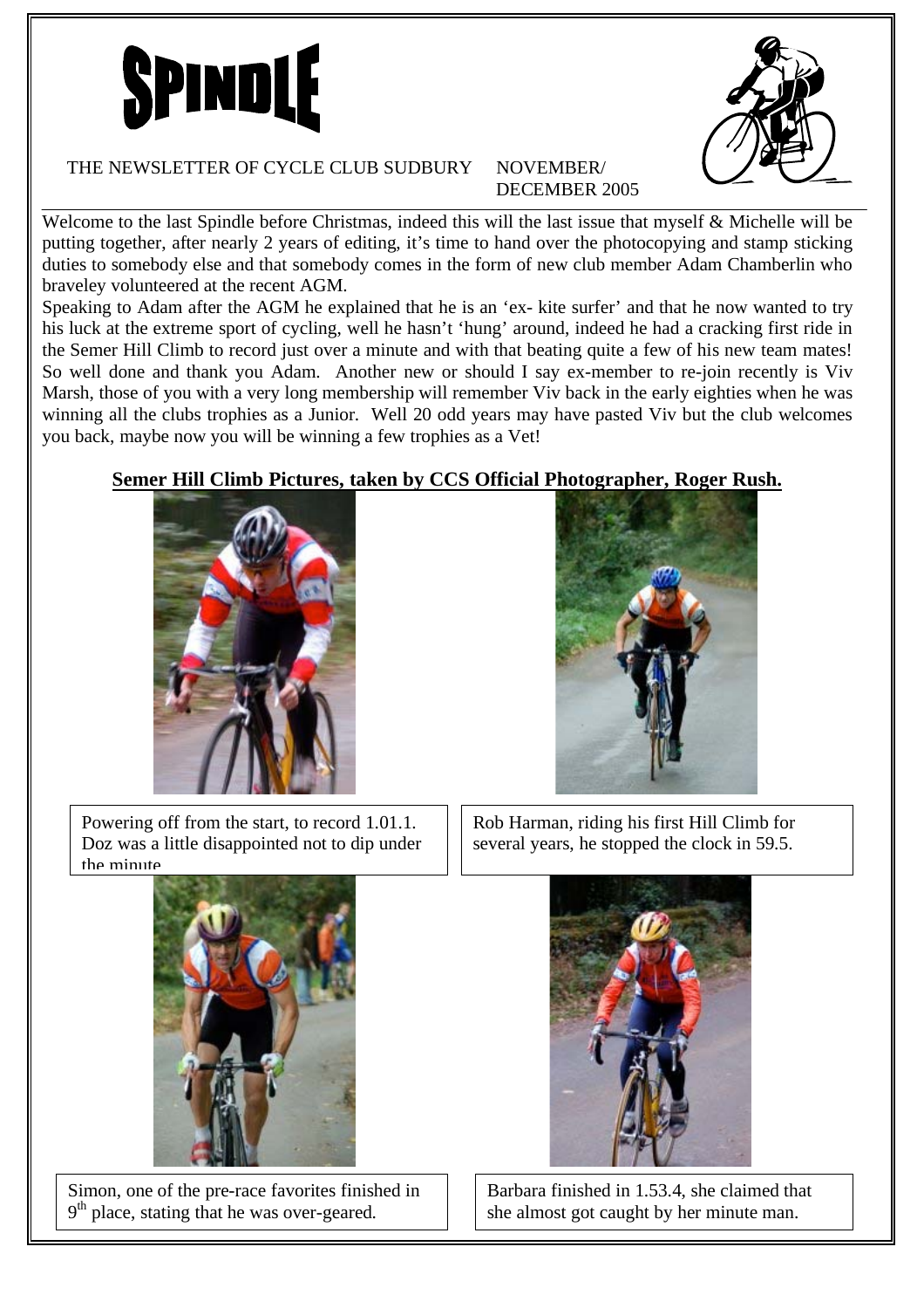

New CCS Spindle editor Adam, making it look easy.



I was well chuffed with my ride, only 1.2secs off my lifetime best for Semer.



Viv Marsh riding his first Hillclimb since the early eighties!

James Rush powering up Semer to record 57.6, great ride!



Rob Davies riding his first Hillclimb was just releaved to get the better of Mr Audax, Brian Mann



Terry was well down on his target time, claiming to be under geared riding 42 x 18

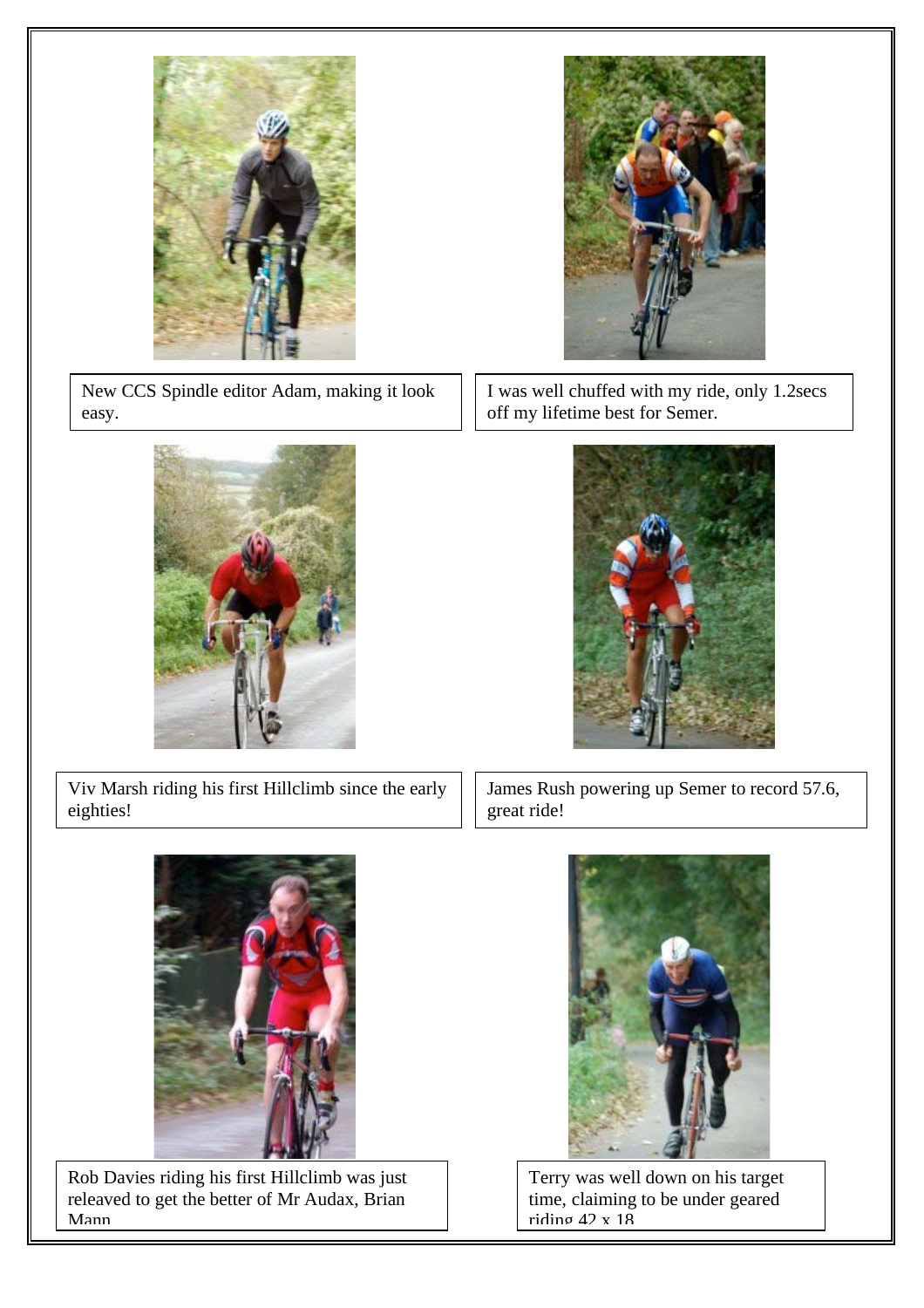## **CYCLE CLUB SUDBURY**

## **Open Hill Climb – Sunday 6<sup>th</sup> November 2005 – Course BHC/1 Semer.**

Promoted for and on behalf of Cycling Time Trials and under their Rules and Regulations. **Incorporating East District CA Championships**

### **Result Sheet**

### Open Event

| 1 <sup>st</sup> | James Ward*           | Cambridge CC      | 46.4   | £20.00   |
|-----------------|-----------------------|-------------------|--------|----------|
| 2 <sup>nd</sup> | <b>Adrian Pettitt</b> | Stowmarket & Dist | 49.1   | £15.00   |
| $3^{\text{rd}}$ | <b>Tim Snook</b>      | Ipswich BC        | 49.9   | £10.00   |
| $4^{\text{th}}$ | Mark Jay              | CC Sudbury        | 50.4   | £ $7.50$ |
| $Net (-50)$     | Simon Wright          | CC Sudbury        | 53.7   | £ $7.50$ |
| $Net (+50)$     | Joe Empson            | Anglia Velo       | 1.00.1 | £7.50    |
| Lady            | Caroline Gammell      | Ipswich BC        | 1.12.9 | £7.50    |
| Junior          | Will Dorsett          | Api Metrow        | 54.0   | £7.50    |

 *nb. Congratulations to James Ward whose winning time is a new course record.* 

#### Team

Ipswich BC: Tim Snook, Daniel Zagni, Philip Hetzel  $= 2.35.2$ *To hold CC Sudbury Hill Climb Trophy for one year.* 

#### EAST DISTRICT CHAMPIONSHIP.

| 1 <sup>st</sup> | <b>Adrian Pettitt</b> | Stowmarket & Dist | 49.1 |
|-----------------|-----------------------|-------------------|------|
| 2 <sup>nd</sup> | Tim Snook             | Ipswich BC        | 49.9 |
| $3^{\text{rd}}$ | Mark Jay              | CC Sudbury        | 50.4 |

Team: Ipswich BC - Tim Snook, Daniel Zagni, Philip Hetzel = 2.35.2

Acknowledgements: My thanks, and the smooth running of the event, are due to Colin Kindred and Geoff Morse for Timekeeping, Brian Webber for Pushing Off, Alan Wiseman for the superb (as ever) Result Board, and to the various and sundry guys and gals who lent a hand. Special thanks are due to Michelle Jay, Jessie Nicholls, Peter Whiteley and Jenny Mann who did the Catering.

My thanks are due also to Steve Grimwood (Elmys Cycles, Ipswich) for a very kind donation to the event, which helped us to expand the original prize list. We were, finally, able to award prizes to approx 22% of the field which is remarkable and exactly as it should be.

Steve Jones has posted some photos of the event on www.morningtonconsulting.com/Semer2005: you're not all there, but take a look anyway.

We had one of the best fields for many a year and even the weather stayed kind to us (just). There was a terrific atmosphere at the HQ after the event and it was good to see so many supporters on the hill. I hope to see you all here next year. Spread the word amongst your club mates and let's see if we can get 50 riders on the starting line next November.

Stan Nicholls. Event Secretary.

ֺֺ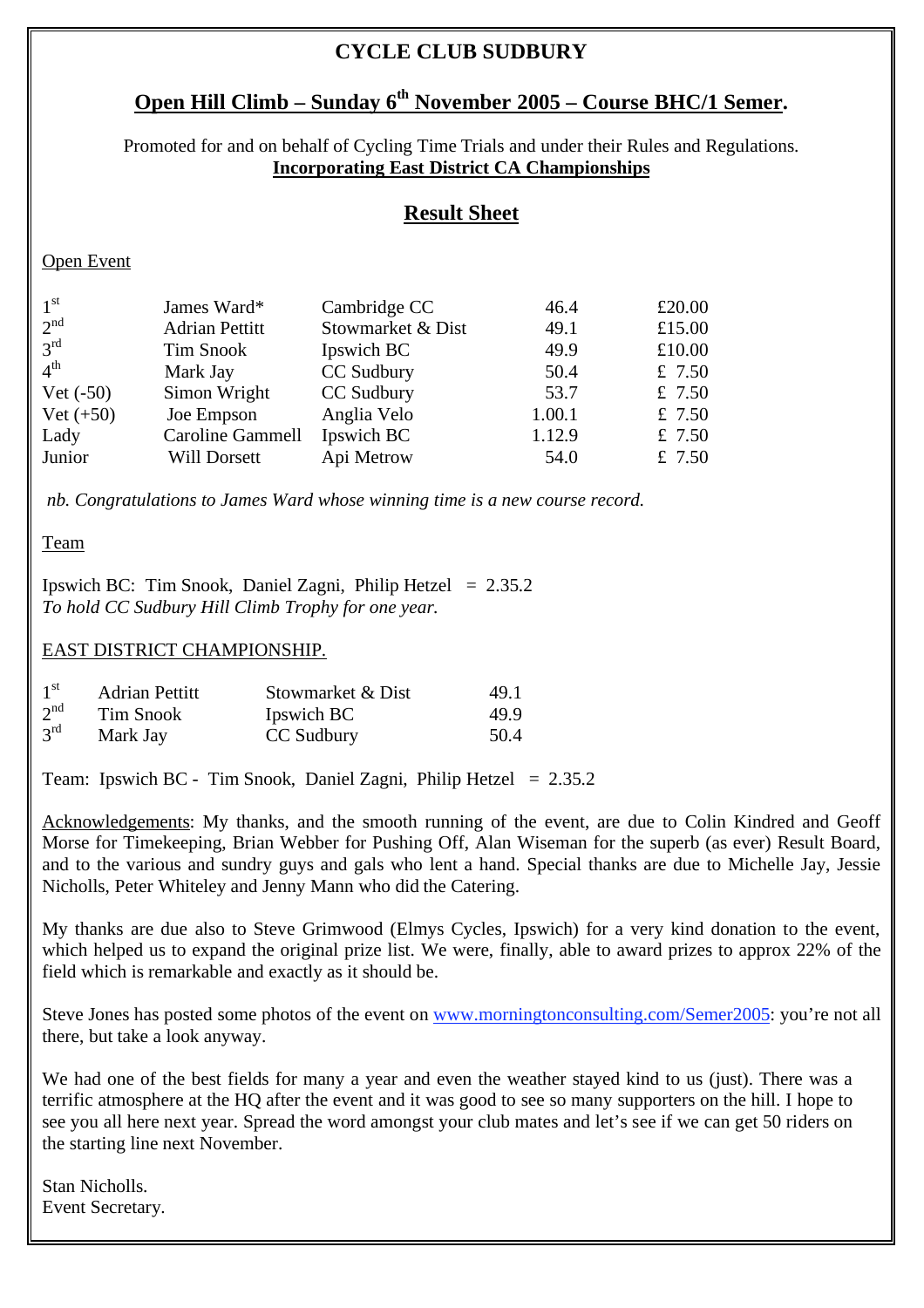| Pos.         | <b>Name</b>         |                       | Club                         | Time            |
|--------------|---------------------|-----------------------|------------------------------|-----------------|
| 1            | James               | Ward                  | Cambridge CC                 | 0.46.4          |
| $\mathbf{2}$ | Adrian              | <b>Pettitt</b>        | <b>Stowmarket &amp; Dist</b> | 0.49.1          |
| 3            | Tim                 | Snook                 | Ipswich BC                   | 0.49.9          |
| 4            | Mark                | Jay                   | <b>CC Sudbury</b>            | 0.50.4          |
| 5            | Adrian              | <b>McTigue</b>        | Plomsgate CC                 | 0.52.1          |
| $=7$         | Daniel              | Zagni                 | Ipswich BC                   | 0.52.2          |
| $=7$         | Tim                 | Haseldine             | <b>Stowmarket &amp; Dist</b> | 0.52.2          |
| 8            | Philip              | Hetzel                | Ipswich BC                   | 0.53.1          |
| 9            | Simon               | Wright                | <b>CC Sudbury</b>            | 0.53.7          |
| 10           | Will                | <b>Dorsett</b>        | Api Metrow                   | 0.54.0          |
| 11           | <b>Keith</b>        | Richardson            | <b>Mildenhall CC</b>         | 0.55.0          |
| 12           | <b>Mike</b>         | Hudspith              | Godric CC                    | 0.55.1          |
| 13           | Lee                 | <b>Bark</b>           | <b>Stowmarket &amp; Dist</b> | 0.55.3          |
| 14           | <b>Steve</b>        | Jones                 | Plomesgate CC                | 0.56.8          |
| 15           | James               | Rush                  | <b>CC Sudbury</b>            | 0.57.6          |
| 16           | lan                 | Cooper                | <b>Mildenhall CC</b>         | 0.58.7          |
| 17           | Robert              | Harman                | <b>CC Sudbury</b>            | 0.59.5          |
| 18           | Joe                 | Empson                | Anglia Velo                  | 1.00.1          |
| 19           | Jason               | Everett               | <b>Stowmarket &amp; Dist</b> | 1.00.3          |
| 20           | Doz                 | <b>Bree</b>           | <b>CC Sudbury</b>            | 1.01.1          |
| 21           | Adam                | Chamberlin            | <b>CC Sudbury</b>            | 1.01.3          |
| 22           | Kevin               | Norman                | <b>Stowmarket &amp; Dist</b> | 1.01.4          |
| 23           |                     | Valerio Malenchino    | Plomesgate CC                | 1.02.3          |
| 24           | Vivian              | Marsh                 | <b>CC Sudbury</b>            | 1.02.3          |
| 25           | <b>Robert</b>       | <b>Davies</b>         | <b>CC Sudbury</b>            | 1.03.3          |
| 26           | <b>Brian</b>        | Mann                  | <b>CC Sudbury</b>            | 1.08.2          |
| 27           |                     | <b>Nathan Simmons</b> | <b>CC Breckland</b>          | 1.08.9          |
| 28           |                     | CarolineGammell       | Ipswich BC                   | 1.12.9          |
| 29           | <b>Charles Rowe</b> |                       | Eastern Region Velo          | 1.13.9          |
| 30           | <b>Barry</b>        | Lee                   | <b>Wolsey RC</b>             | 1.16.3          |
| 31           | <b>Terry</b>        | Law                   | <b>CC Sudbury</b>            | 1.19.6          |
| 32           | Hugh                | Rethman               | <b>CC Sudbury</b>            | 1.27.6          |
| 33           | Barbara Law         |                       | <b>CC Sudbury</b>            | 1.53.4          |
| 34           |                     | Steven Grimwood *     | Ipswich BC                   | dnf             |
| 35           | Sid                 | Charlton <sup>*</sup> | T.A. (East)                  | dnf             |
| 36           | Max                 | Pendleton             | <b>Mildenhall CC</b>         | dns - apologies |
| 37           | Roy                 | Instrall              | Mordon CRC                   | dns - apologies |

\* Steve Grimwood had the misfortune to pull his wheel over and almost had a very nasty spill. He later rode a "private" and recorded 50.2 secs a time that would have put him amongst the medals. Tough luck Steve. Sid Charlton was another with a bad luck story. Arriving late he rode up after the last man only to find himself hampered by the crowd, who, thinking the event was finished, were blocking the hill.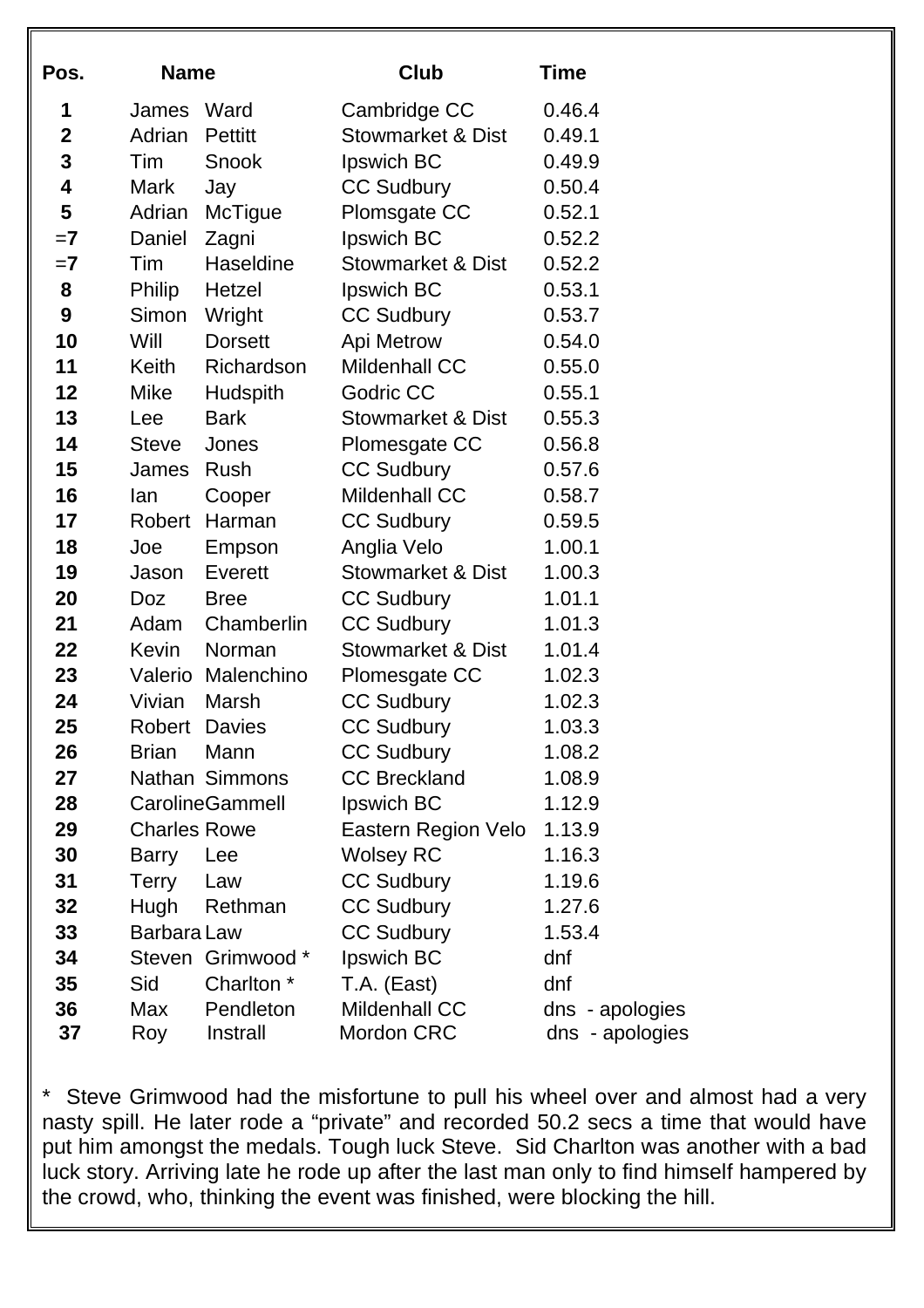## **CCS Annual Dinner & Prize Presentation 2006**

**Please find attached (back of Spindle) all the information and order form for the Annual Dinner.** 

**Please could you return all cups, shields and trophies as soon as possible to Peter Whiteley, 133 Melford Road, Sudbury, Suffolk (by light controlled pedestrian crossing) so they can be engraved in time for the Annual dinner. (Please telephone before travelling 01787 375269).** 

**Raffle at the Annual Dinner. Either deliver donated prizes to Peter Whiteley or notify him they will be there on the night, or bring them to the subs evening on January 12th 2006. Thank you.** 

## **Chairman Peter wrote this piece in late summer, many thanks.**

**My daughter Kate and I rode the Sustrans C2C route a few weeks ago from Whitehaven to Sunderland and throughly enjoyed it. We had hotels booked at about 30 mile intervals and our bags carried – well it was a holiday.** 

**The first few miles are on an old railway line and this is then followed by rolling lanes that culminate on a half mile one-in-five climb towards the Whinlatter pass. The summit boasts a Café and a video link to the first ospreys nest in the area. Also in the forest are some well planned mountain bike rides.** 

**Next day we chose not to ride the rough old coach road, but used the lanes and enjoyed a final fast 1**  $\frac{1}{2}$  mile down hill to our hotel near Pentith. There is also a fabulous 7 miles **downhill through the moors to Alston but that has to be earned. The day I enjoyed most was along the old lead mine working valley to Rookhope and then up the nearly 1 mile long 1 in 5 inclined plane that the wagons were winched up before the gentle downhill to Consett, where the lead was smelted. Its tough in places especially when there aren't cafes and only scattered pubs! Holiday Lakeland (www.holiday-lakeland.co.uk) looked after us well.** 

## **A Bit at the Back Audax Round Up**

**C**.C.S's Stonham Coffee Run 105km Audax saw a fair sprinkling of club riders enter for another Peter Whitely organised event. It was my first time on this run and it was no surprise at how well organised it all was by Peter and his team.

The large starting group almost brought Sudbury to a standstill as we wound our way out of town and into the empty lanes of Suffolk. Passing within a couple of miles of home, I resisted the temptation for an early cuppa, as I needed to stay with riders who could read the route sheet! And although I had ridden most of the route a few weeks earlier on a recce run with Peter and Colin, I still couldn't remember much of it.

Stan and Lou greeted us at the control at Stonham, before we joined the long queue for refreshments. Stan didn't have time to impart any pearls of wisdom to me as he was busy stamping riders cards, so I was left to my own devices!

On the run home, we passed the nearby Mendlesham TV Mast, which amazingly I discovered, could be seen at night from just outside Sudbury. At the finish, I watched as the 200km riders were setting off out again on their second leg towards the west of the district. Amongst them were Brian and Andrew, who looked as fresh as when they set out on the first leg. **Ride Time 4hrs 24min @15.0mph**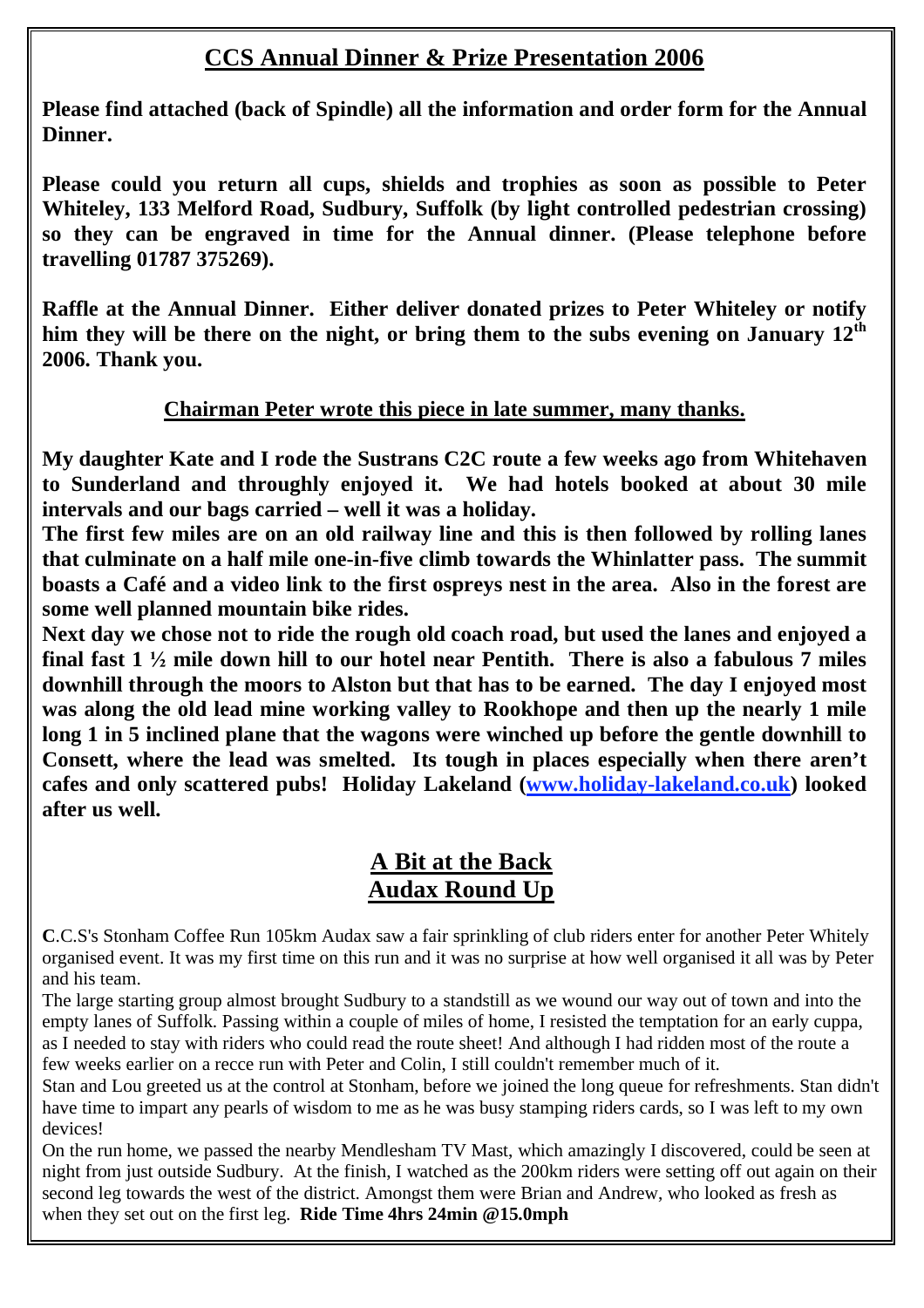**T**he next Audax to tackle was the small matter of the French Sea-to-Sea ride that I had been planning and preparing for, for the last 12 months. The idea was for two of us to ride from Caen on the English Channel, down through quiet French lanes to Montpellier on the Mediterranean. It is listed as a Permanent route, a sort of 'do it yourself' Audax, so we needed to collect control stamps every 100kms to qualify.

It all went without a hitch, although some early problems around the bottom department did cause concern, but I surprised everyone, including myself, and finished on schedule.

The weather remained glorious throughout as we enjoyed, marvelled at and pedalled through the best cycling country in the world!

It took 9 days (60hrs 33mins riding time) to complete the 1101kms at an average riding speed of 18.2km/hr (well it was **quite** hilly!) and would you believe, no p\*\*ctures!

**B**ack to earth in early October, saw another ride on the Suffolk Byways 103km Audax. I have ridden and written about this one before and it still remains my favourite ride. The weather is invariably kind, countryside, and coastal areas always pleasant. It would be a good introductory ride to anyone contemplating their first Audax run out.

Again we had a large club presence and it was good to see 'my guru' Stan, back in the saddle with a vengeance after a lengthy layoff. **Ride Time 4hrs 12min @15.5mph**

**M**y final Audax of the season came at the Emitremmus 103km at Stevenage in late October. Together with riding partner Robin and big time Audax men Brian and Andrew (+ young Hoppitt junior), 250 of us were set off in timed groups by the mayor of Stevenage (for some obscure reason!)

I expected to see large groups of riders cluttering up the lanes of Essex, as there were so many participants, but everyone was soon surprisingly strung out and no problems ensued. The highlights of the ride out were the welcome and efficiently run first control, which managed to feed and dispatch huge groups of rider with little delay. And passing through the village of Nasty with the inevitable signs to Nasty Village hall and Nasty Church etc.

The control at Saffron Walden however, was completely over-run with riders wanting the obligatory stamp, and a good 20 minutes was wasted waiting in the queue.

We forwent the crowded café and set off into a stiff breeze for the final control/café instead.

Lots of niggling hills needed to be clambered over before we reached the control where we sat down to cherry pie and custard as a reward.

The run back included some convoluted navigation through the bland metropolis that is Stevenage, which is not the most inspiring place to finish, and although the rain threatened all day, it stayed dry. **Ride Time 4hrs 31min @ 14.2mph** 

#### **Bloke at the Back**

## **BOXING DAY RIDE**

To be held on Saturday 31<sup>st</sup> December at 10am

This is a 'Guess the Distance' ride from the home of **Andy Rogers**, **'Pedals' 10 Waldingfield Road**, **Acton, Sudbury, Suffolk, 01787 313434**.

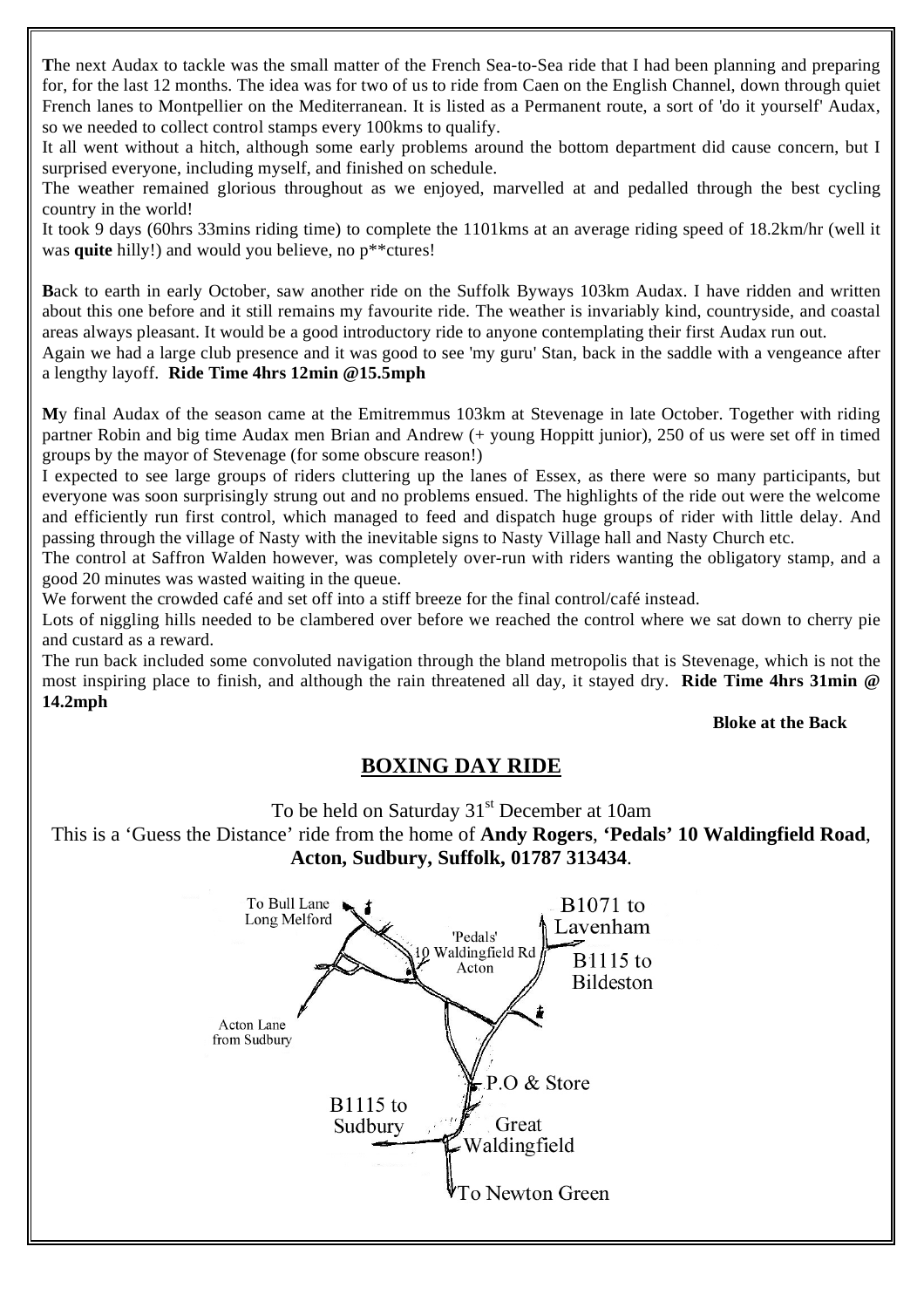# **CCS AGM held on the 20<sup>th</sup> October 2005**

**With 29 members present (must be a record) the AGM went off smoothly and lasted about an hour and a half. All secretaries gave their reports including Bob Bush who reported that the club evening events had an average attendence of 24 riders per event "very impressive". Also Geoff Morse reported that the Club was financially healthy. The committee remains unchanged apart from myself stepping down as newsletter editor and Adam filling the roll.** 

## **Forthcoming events**

| $31st$ December 2005 | Boxing Day Event, (see map on previous page)                       | 10am               |
|----------------------|--------------------------------------------------------------------|--------------------|
| $12th$ January 2006  | Committee Meeting, Stevenson Centre<br>Broom Street, Great Cornard | 7.30 <sub>pm</sub> |
| $12th$ January 2006  | Subs Night, Stevenson Centre<br>Broom Street, Great Cornard        | 8.00 <sub>pm</sub> |
| $28th$ January 2006  | CCS Annual Dinner & Prize Presentation<br>(See attached menu form) | 7pm for 7.30pm     |
| $29th$ January 2006  | CCS Reliability Rides (AS BELOW)                                   | 9.30am             |

### **RELIABILITY RIDES 29TH JANUARY 2006, STEVENSON CENTRE, BROOM STREET, GREAT CORNARD, 9.30AM**



A great way to kick start the training for the coming season. **Course one**, approx 27 miles and target times 1hr 45mins or 2hrs 30mins. **Course two**, approx 48 miles and target times 2hrs 45min or 3hrs 30mins. No entry forms required just turn up on the day and pay a small entry fee (normally £2) to cover the cost of insurance and a post event cuppa. More details from the organiser Brian Webber on 01787 379605.

And finally we would both like to thank all club members who have contributed articles, pictures and info etc… over the past couple of years for insertion into the Spindle it really does help, and of course keep the stuff coming to support our new editor Adam, his contact details are Adam Chamberlin, 01787 312976. email adam@shibbyonline.co.uk

That's all for this month, Goodbye.

Roughly written by Mark Jay and professionally typed and edited by Michelle Jay.